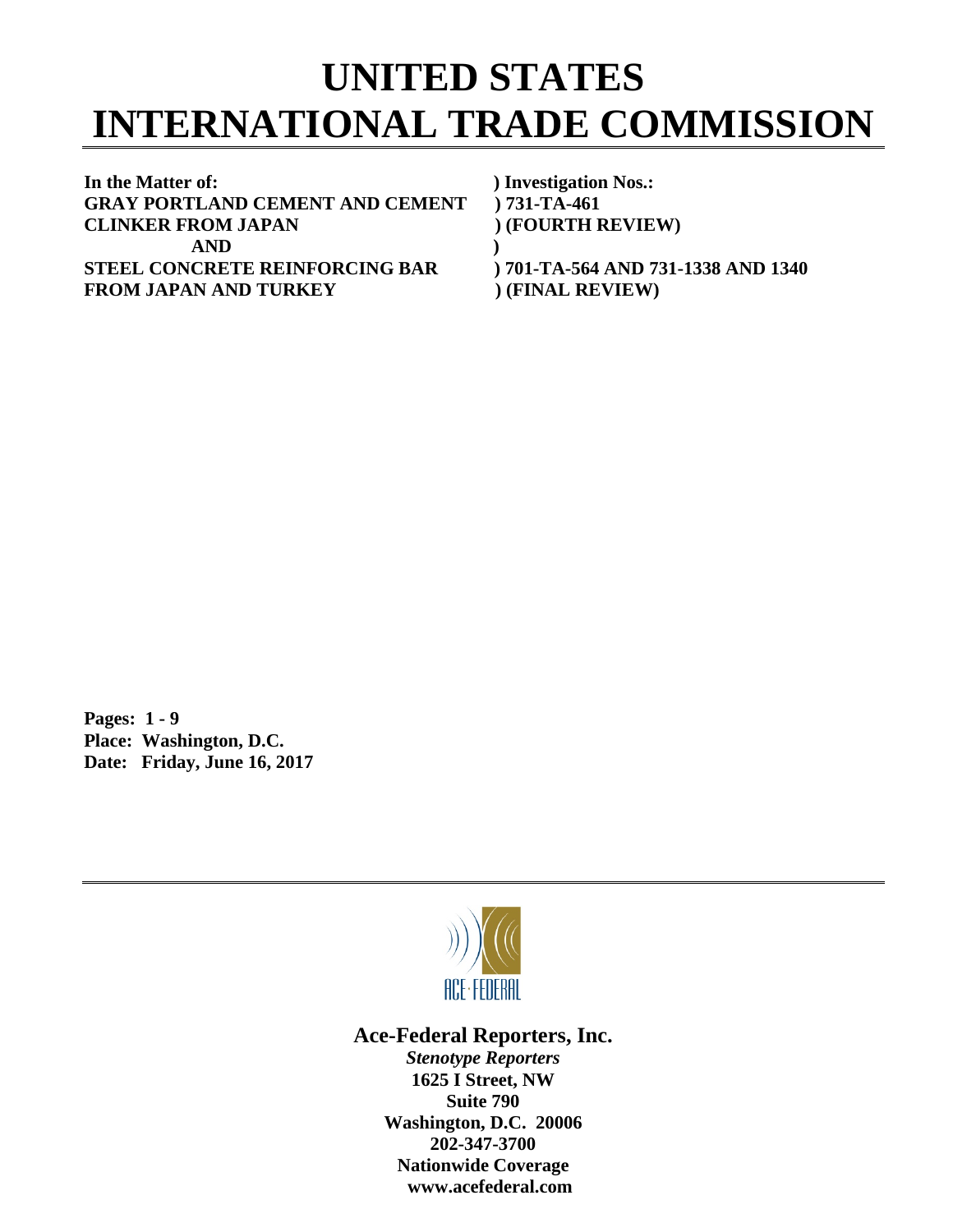1 THE UNITED STATES INTERNATIONAL TRADE COMMISSION 2 In the Matter of: ) Investigation No.: 3 GRAY PORTLAND ) 731-TA-461 4 CEMENT AND CEMENT ) (Fourth Review) 5 CLINKER FROM JAPAN )  $\sim$  6  $\sim$  AND  $\sim$  1 7 STEEL CONCRETE ) Investigation Nos.: 8 REINFORCING BAR FROM (2011-TA-564 and 9 JAPAN AND TURKEY ) 731-TA-1338 and 1340 10 ) (Final) 11 12 13 Friday, June 16, 2017 14 Main Hearing Room (Room 101) 15 U.S. International 16 Trade Commission 17 500 E Street, S.W. 18 Washington, D.C. 19 The meeting commenced, pursuant to notice, at 20 11:00 a.m., before the Commissioners of the United States 21 International Trade Commission, Chairman Rhonda K. 22 Schmidtlein, presiding. 23 24 <u>25</u>

Ace-Federal Reporters, Inc.

202-347-3700

1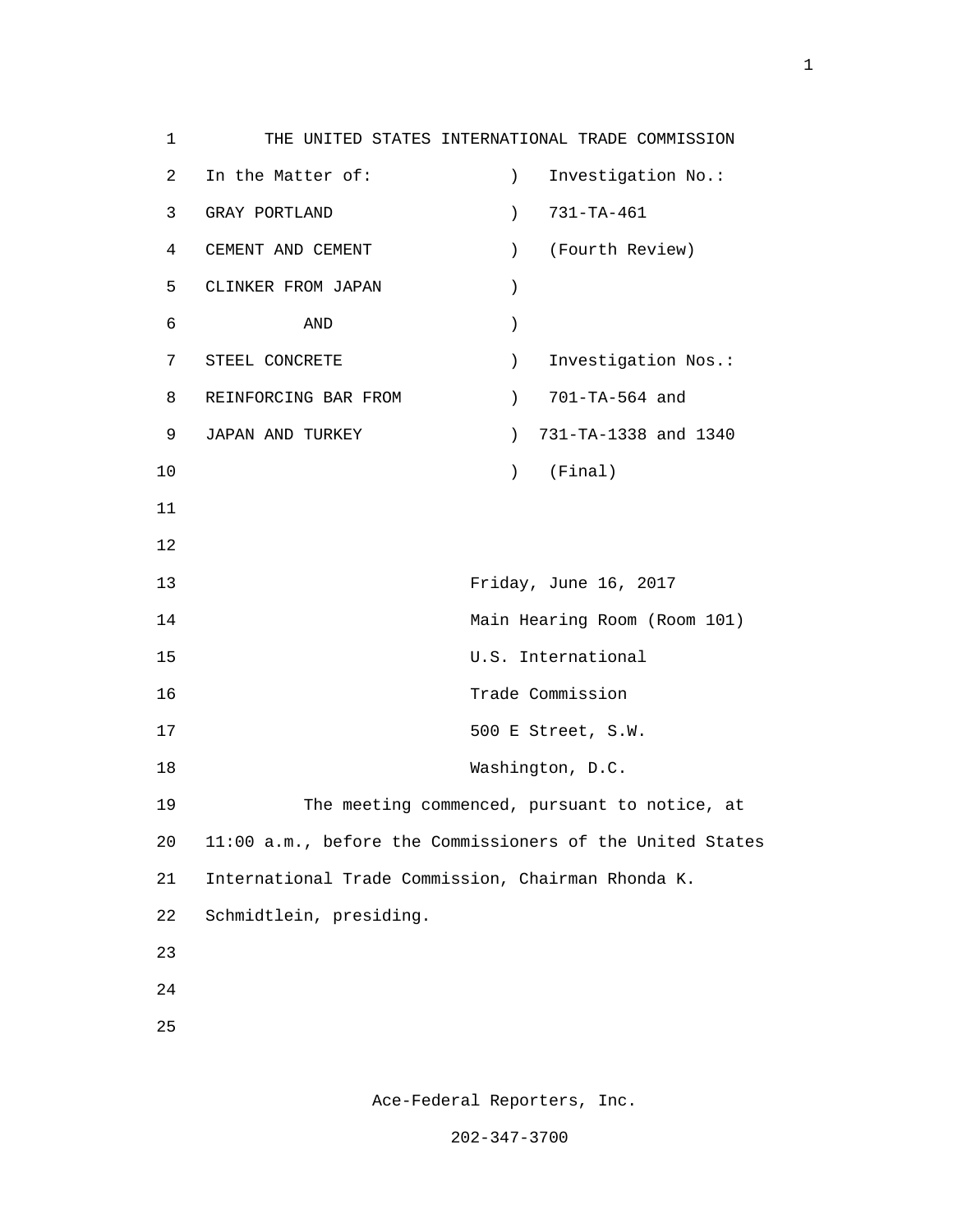1 APPEARANCES:

 2 On behalf of the International Trade Commission: 3 Commissioners: 4 RHONDA K. SCHMIDTLEIN, CHAIRMAN, (presiding) 5 DAVID S. JOHANSON, VICE CHAIRMAN 6 IRVING A. WILLIAMSON, COMMISSIONER 7 MEREDITH M. BROADBENT, COMMISSIONER 8 F. SCOTT KIEFF, COMMISSIONER 9 10 Staff: 11 FRED RUGGLES, SUPERVISORY INVESTIGATOR

 12 CAROLYN CARLSON, INVESTIGATOR 13 HENG LOKE, ATTORNEY/ADVISOR 14 MARK BRININSTOOL, INTERNATIONAL TRADE ANALYST 15 16 17 Staff:

- 18 DOUGLAS CORKRAN, SUPERVISORY INVESTIGATOR
- 19 AMELIA SHISTER, INVESTIGATOR
- 20 CRAIG THOMSEN, INTERNATIONAL ECONOMIST
- 21 PETER SULTAN, ATTORNEY/ADVISOR
- 22 MARK BRININSTOOL, INTERNATIONAL TRADE ANALYST
- 23 DAVID BOYLAND, ACCOUNTANT/AUDITOR
- 24 SHARON BELLAMY, RECORDS MANAGEMENT SPECIALIST
- <u>25</u>

Ace-Federal Reporters, Inc.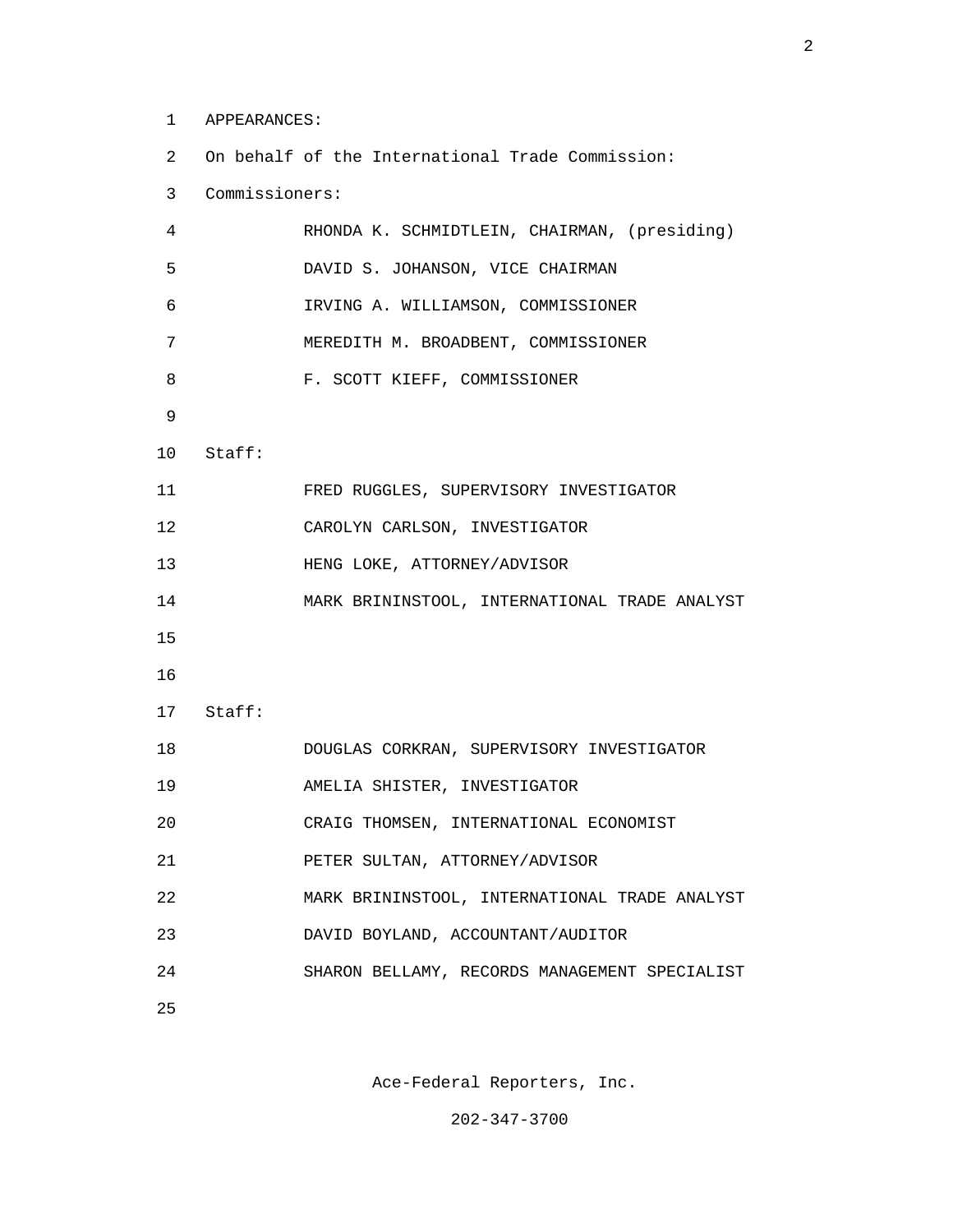| $\mathbf 1$ | P R O C E E D I N G S                                       |
|-------------|-------------------------------------------------------------|
| 2           | (11:01 a.m.)                                                |
| 3           | Good morning.<br>This<br>CHAIRMAN SCHMIDTLEIN:              |
| 4           | meeting of the U.S. International Trade Commission will now |
| 5.          | come to order. Before we begin I would just like to take a  |
| 6           | moment to acknowledge that this is Commissioner Kieff's     |
| 7           | last public meeting here at the ITC. On behalf of everyone  |
| 8           | at the Commission, I want to thank Commissioner Kieff for   |
| 9           | his public service, and wish him all the best as he returns |
| 10          | to academia.                                                |
| 11          | COMMISSIONER WILLIAMSON:<br>I also want to join             |
| 12          | you in wishing Commissioner Kieff all the best as he goes   |
| 13          | back to becoming a professor. And I want to say how much    |
| 14          | I've enjoyed having him at the Commission and how much I    |
| 15          | appreciated his creativity, his energy, and particularly    |
| 16          | his openness and willingness to dialog about things. In     |
| 17          | fact, I may miss him so much that I might show up in one of |
| 18          | your classes one day. But I wish you all the best.          |
| 19          | VICE CHAIRMAN JOHANSON:<br>I'd also like to thank           |
| 20          | Commissioner Kieff for his years of service here at the     |
| 21          | Commission. I wish you the best at returning back to being  |
|             |                                                             |

 22 a law professor, it sounds like a lot of fun, maybe more 23 fun than being here. I think I would like to sit in on some 24 of your first year Property classes, that's really a great 25 subject, but I no longer am engaged in that line of work,

Ace-Federal Reporters, Inc.

202-347-3700

<u>3</u>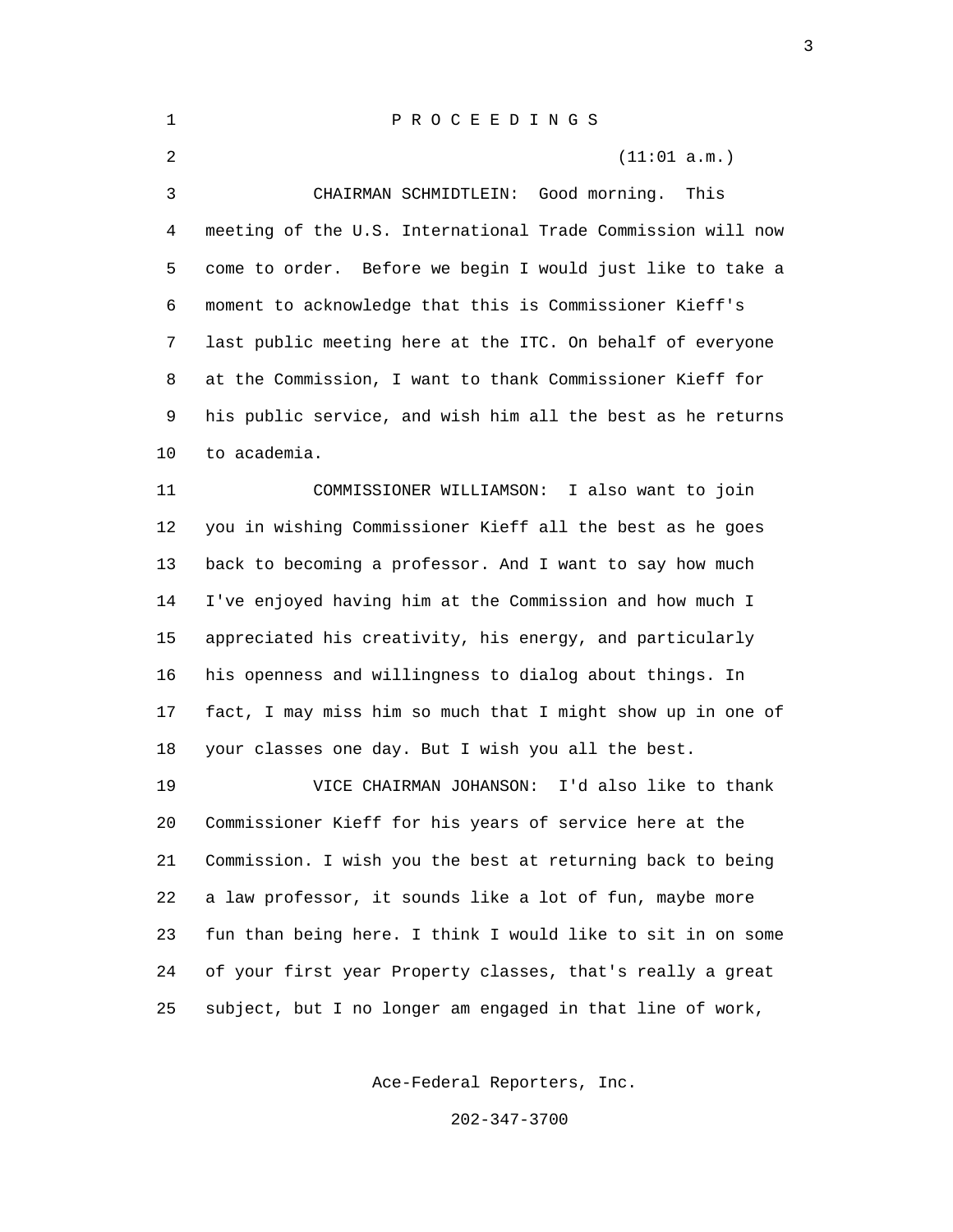1 but I think it's exciting you get to return to that life. 2 So I wish you the best.

 3 COMMISSIONER BROADBENT: Yea, I just want to echo 4 that -- we are going to miss you and just appreciate your 5 ability to work collaboratively and look at things from a 6 fresh perspective and exchange ideas, I think we all 7 benefit from kind of reexamining some of the assumptions 8 that we make on these cases every once in a while. And it's 9 a healthy process with the give and take -- I found it 10 really educational to work with you. And just a lot of 11 concrete contributions that you made in terms of helping to 12 get our CIO process on track, giving us a way to approach 13 the one-hundred year anniversary with the production of 14 that publication which you had - just a very good approach 15 - we were flailing, didn't quite know how to pull it 16 together, and that was just a great approach, so thanks for 17 everything you've contributed here and best wishes to you 18 and Rebecca and Evan and please keep in touch.

 19 COMMISSISONER KIEFF: I just would - I recognize 20 that we're busy and so I'll just briefly say that it has 21 been an immense treat to share time with each of you, my 22 colleagues on the Commission, and the amazing staff of the 23 Commission. I have learned an immense amount from each of 24 you - I did before I arrived by reading your work, but even 25 more so, by working with you in the day to day give and

Ace-Federal Reporters, Inc.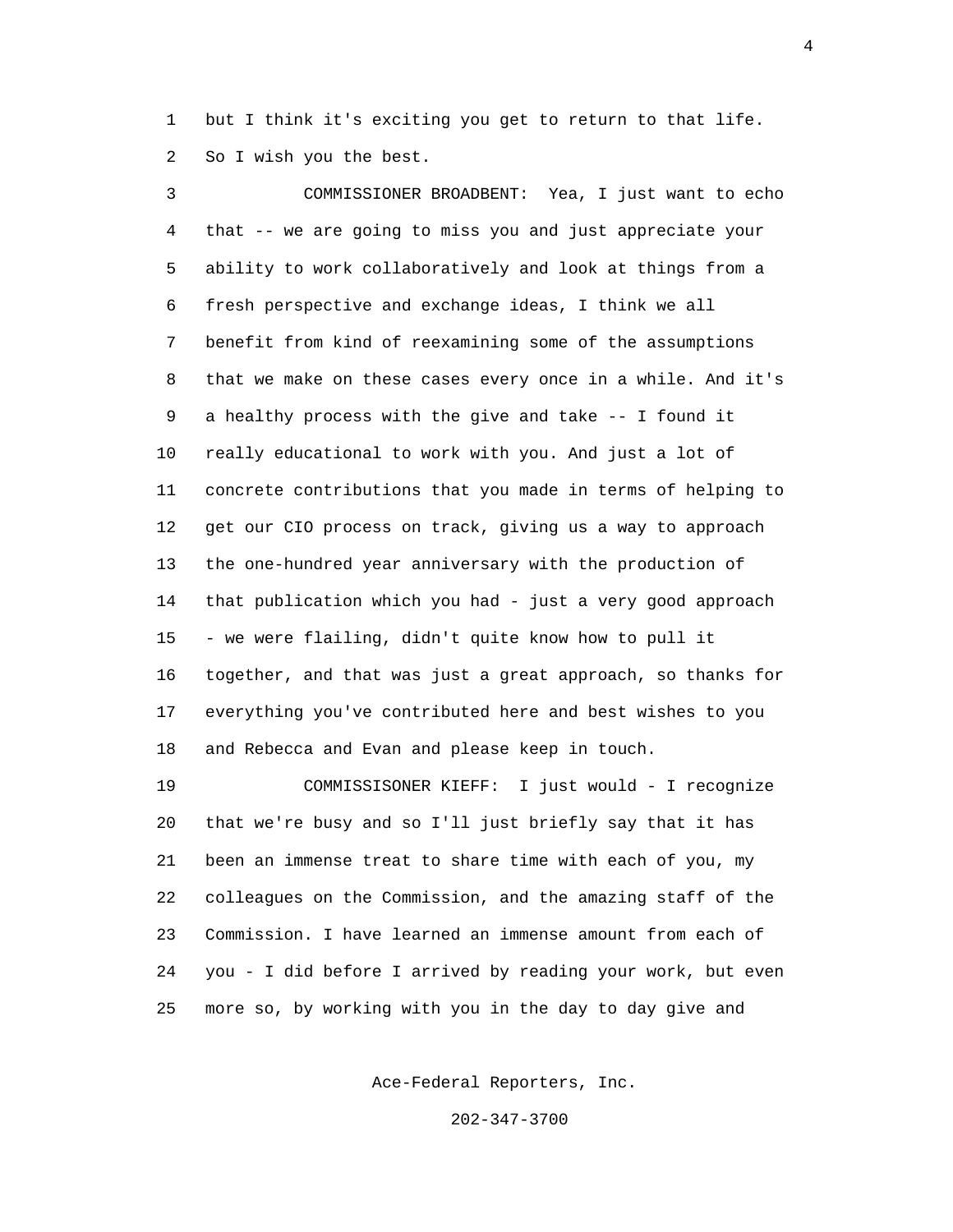1 take. I look forward to continuing to read your work as I 2 study more in the academy. So thank you each very, very 3 much, and cheers to you for the next one-hundred years, and 4 an ongoing celebration of your success in your 5 collaboration. Thank you all very much. 6 CHAIRMAN SCHMIDTLEIN: Thank you, thank you very 7 much. Okay. 8 Next we turn to the vote in the fourth review of 9 Investigation number 731-TA-461 concerning imports of Gray 10 Portland Cement and Cement Clinker from Japan. Welcome to 11 Mr. Ruggles and the staff who participated in this 12 investigation. Are there any questions for the staff? 13 (No response.) 14 CHAIRMAN SCHMIDTLEIN: Are there any additions or 15 corrections to the staff report? 16 MR. RUGGLES: Fred Ruggles, Office of 17 Investigations, there are no corrections or additions to 18 the staff report. 19 CHAIRMAN SCHMIDTLEIN: Is there any objection 20 to approval of the staff report? 21 (No response.) 22 CHAIRMAN SCHMIDTLEIN: Hearing none, it is 23 approved. Madam Secretary, will you please call the roll? 24 MS. BELLAMY: Commissioner Broadbent? 25 COMMISSIONER BROADBENT: I vote in the

Ace-Federal Reporters, Inc.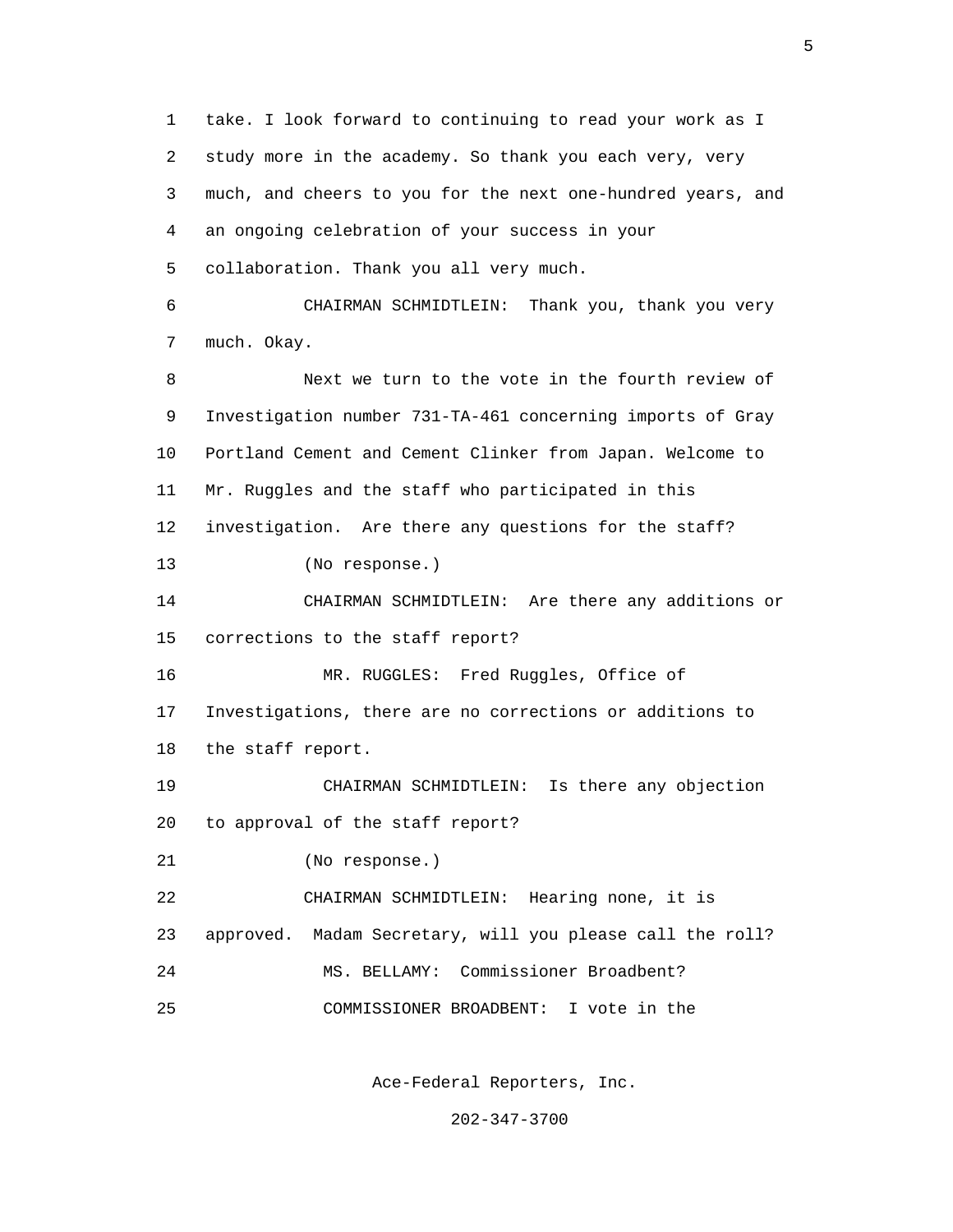1 affirmative.

| 2  | MS. BELLAMY: Commissioner Kieff?                            |
|----|-------------------------------------------------------------|
| 3  | COMMISSIONER KIEFF: I vote in the affirmative.              |
| 4  | MS. BELLAMY: Commissioner Johanson?                         |
| 5  | COMMISSIONER JOHANSON: I vote in the                        |
| 6  | affirmative.                                                |
| 7  | MS. BELLAMY: Commissioner Schmidtlein?                      |
| 8  | COMMISSIONER SCHMIDTLEIN: I vote in the                     |
| 9  | affirmative.                                                |
| 10 | MS. BELLAMY: Commissioner Williamson?                       |
| 11 | COMMISSIONER WILLIAMSON: I vote in the                      |
| 12 | affirmative.                                                |
| 13 | MS. BELLAMY: Madam Chairman, the Commission has             |
| 14 | reached an affirmative determination in this investigation. |
| 15 | CHAIRMAN SCHMIDTLEIN: Thank you Madam                       |
| 16 | Secretary. Further information regarding this               |
| 17 | determination will be in the press release. Views of the    |
| 18 | Commission currently are scheduled to be completed and      |
| 19 | filed on June 29th, 2017.                                   |
| 20 | Thank you to all the staff who participated in              |
| 21 | this investigation. We will now pause for a moment while    |
| 22 | we change staff for the next vote.                          |
| 23 | (Pause.)                                                    |
| 24 | CHAIRMAN SCHMIDTLEIN: Next we turn to the vote              |
| 25 | in the final phase of Investigation numbers 701-TA-564 and  |
|    |                                                             |

Ace-Federal Reporters, Inc.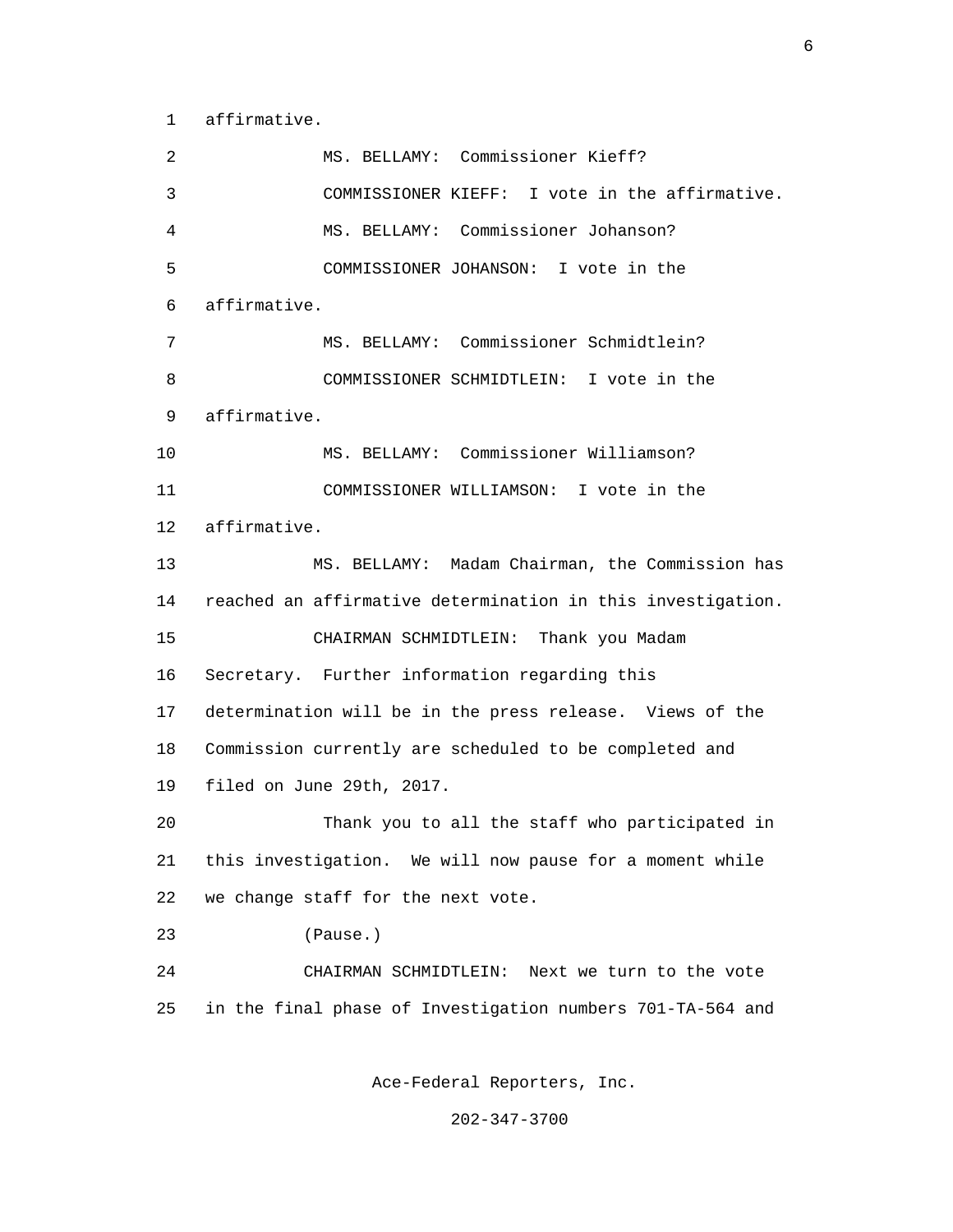1 731-TA-1338 and 1340, concerning imports of Steel Concrete 2 Reinforcing Bar from Japan and Turkey. 3 Welcome to Mr. Corkran and the staff who 4 participated in these investigations. Are there any 5 questions for the staff? 6 (No response.) 7 CHAIRMAN SCHMIDTLEIN: Are there any additions or 8 corrections to the staff report? 9 MR. CORKRAN: Douglas Corkran, Office of 10 Investigations, thank you Madam Chairman. Staff proposes 11 revising the staff report in accordance with memorandum 12 INV-PP-078, dated June 14th, 2017. Staff has no additional 13 revisions or corrections. 14 CHAIRMAN SCHMIDTLEIN: Is there any objection to 15 approval of the staff report as revised? 16 (No response.) 17 CHAIRMAN SCHMIDTLEIN: Hearing none, it is 18 approved. Madam Secretary, will you please call the roll? 19 MS. BELLAMY: Commissioner Williamson? 20 COMMISSIONER WILLIAMSON: I vote in the 21 affirmative. 22 MS. BELLAMY: Commissioner Johanson? 23 COMMISSIONER JOHANSON: I vote in the 24 affirmative. 25 MS. BELLAMY: Commissioner Kieff?

Ace-Federal Reporters, Inc.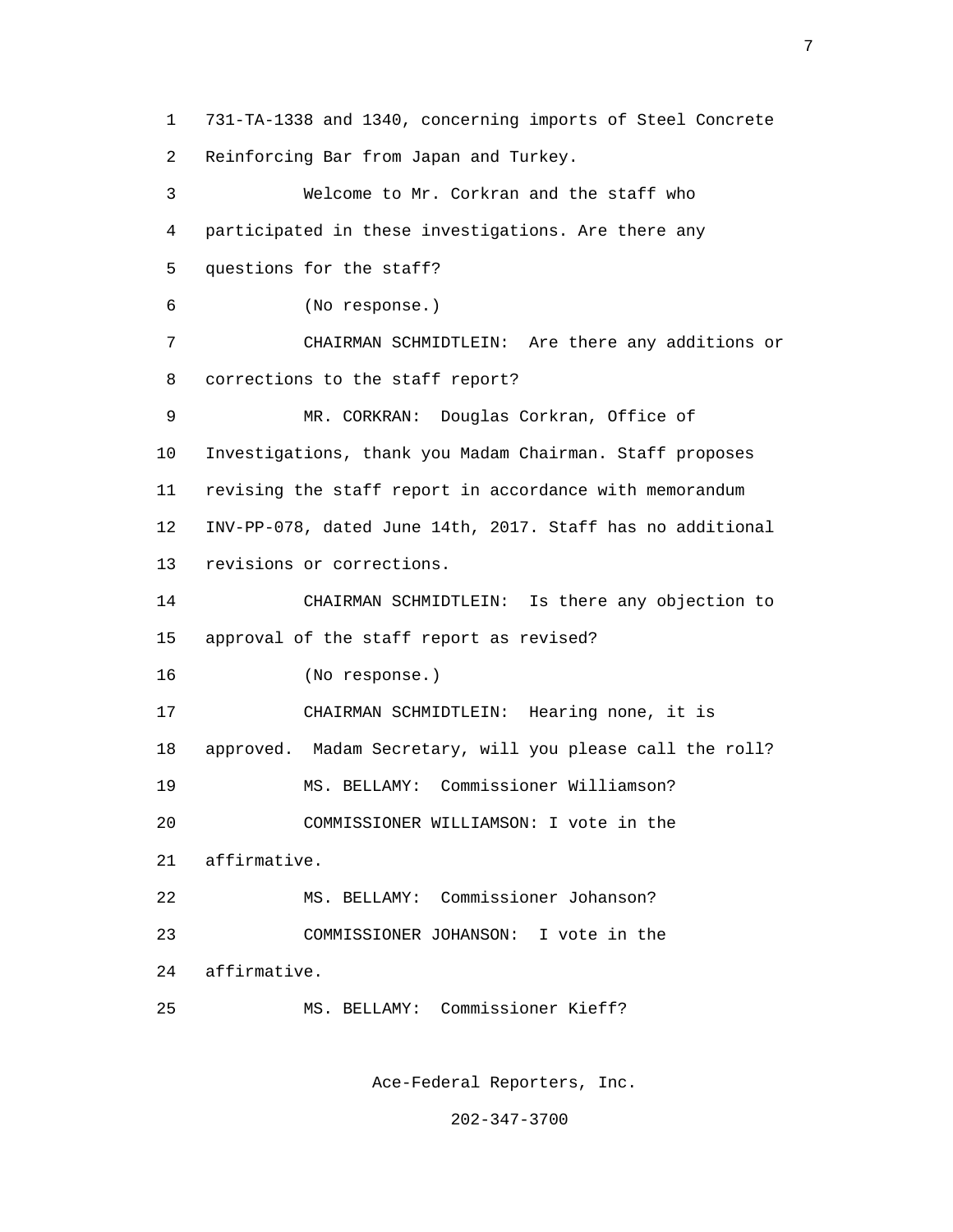1 COMMISSIONER KIEFF: I vote in the affirmative. 2 MS. BELLAMY: Commissioner Broadbent? 3 COMMISSIONER BROADBENT: I vote in the 4 affirmative. 5 MS. BELLAMY: Commissioner Schmidtlein? 6 COMMISSIONER SCHMIDTLEIN: I vote in the 7 affirmative. 8 MS. BELLAMY: Madam Chairman, the Commission has 9 reached an affirmative determination in these 10 investigations. 11 CHAIRMAN SCHMIDTLEIN: Thank you Madam Secretary. 12 Further information regarding these determinations will be 13 in the press release. Views of the Commission currently 14 are scheduled to be completed and filed on June 30th, 2017. 15 Thank you to all the staff who participated in these 16 investigations. 17 Seeing that there is no other business before the 18 Commission, this meeting is adjourned. 19 (Whereupon, the meeting was adjourned at 11:07 a.m.) 20 21 22 23 24 <u>25</u>

Ace-Federal Reporters, Inc.